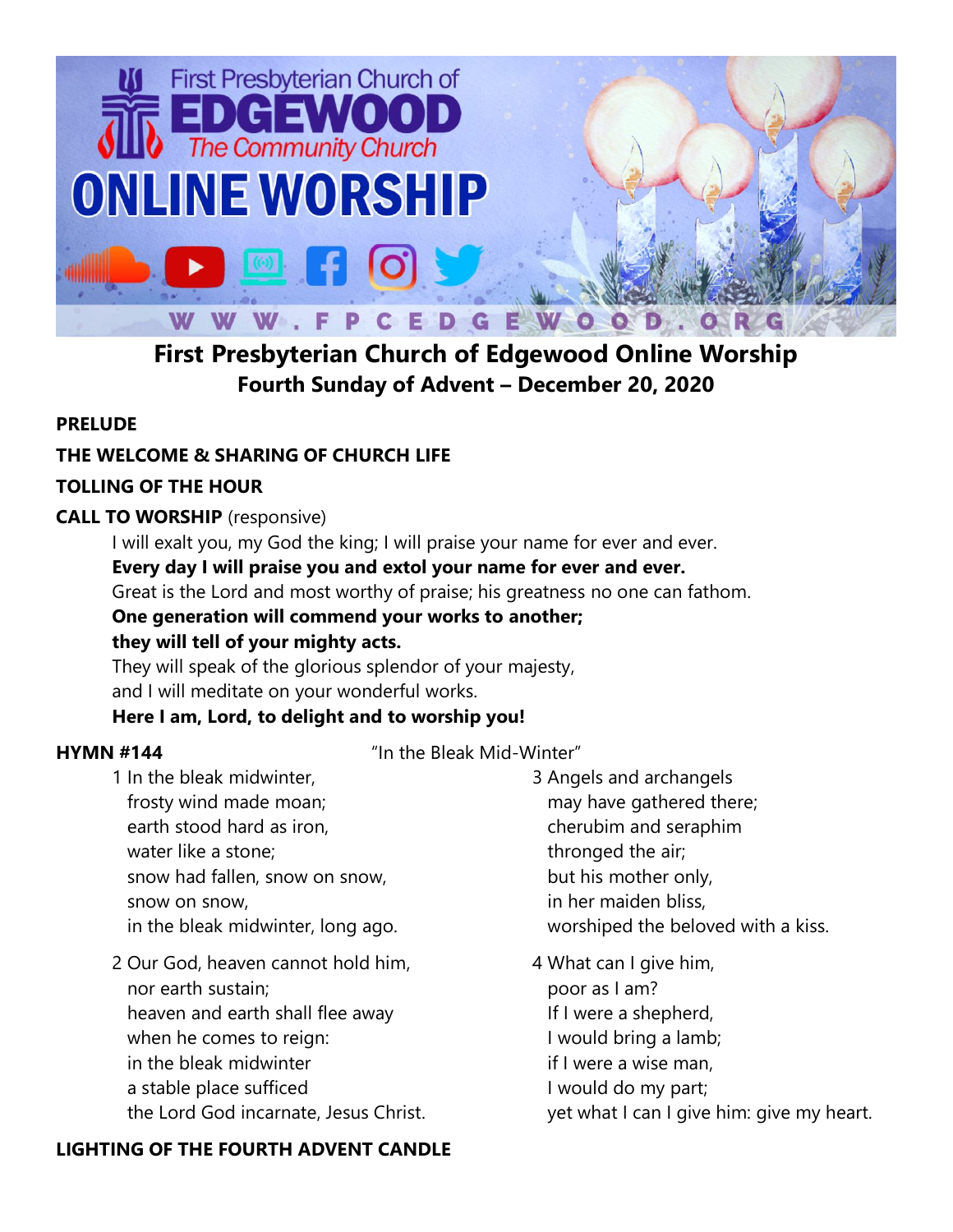### **CANDLE LIGHTING SONG** "Hope is a Star"

Joy is a song that welcomes the dawn, Telling the world that the Savior is born. When God is a child, there's joy in our song. The last shall be first, and the weak shall be strong, and none shall be afraid.

### **CALL TO CONFESSION**

### **PRAYER OF CONFESSION** (unison)

**God of our salvation have mercy on us. Our iniquities have separated us from you; our sins have hidden your face from us so that you will not hear us. Our hands are stained with blood, our fingers with guilt; our lips have spoken lies, our tongues have muttered wicked things. Because of Your great compassion and mercy, do not abandon us. For Your Name sake, forgive us.** (silent confession)

### **ASSURANCE OF PARDON**



### **SCRIPTURE** Luke 2:8-20

**<sup>8</sup>** And there were shepherds living out in the fields nearby, keeping watch over their flocks at night. **<sup>9</sup>** An angel of the Lord appeared to them, and the glory of the Lord shone around them, and they were terrified. **<sup>10</sup>** But the angel said to them, "Do not be afraid. I bring you good news that will cause great joy for all the people. **<sup>11</sup>** Today in the town of David a Savior has been born to you; he is the Messiah, the Lord. **<sup>12</sup>** This will be a sign to you: You will find a baby wrapped in cloths and lying in a manger." **<sup>13</sup>** Suddenly a great company of the heavenly host appeared with the angel, praising God and saying, **<sup>14</sup>** "Glory to God in the highest heaven, and on earth peace to those on whom his favor rests." **<sup>15</sup>** When the angels had left them and gone into heaven, the shepherds said to one another, "Let's go to Bethlehem and see this thing that has happened, which the Lord has told us about." **<sup>16</sup>** So they hurried off and found Mary and Joseph, and the baby, who was lying in the manger. **<sup>17</sup>** When they had seen him, they spread the word concerning what had been told them about this child, **<sup>18</sup>** and all who heard it were amazed at what the shepherds said to them. **<sup>19</sup>** But Mary treasured up all these things and pondered them in her heart. **<sup>20</sup>** The shepherds returned, glorifying and praising God for all the things they had heard and seen, which were just as they had been told.

**ANTHEM #120** "Where Shepherds Lately Knelt" Carl Schalk

1 Where shepherds lately knelt and kept the angel's word, I come in half-belief, a pilgrim strangely stirred. But there is room and welcome there for me; but there is room and welcome there for me.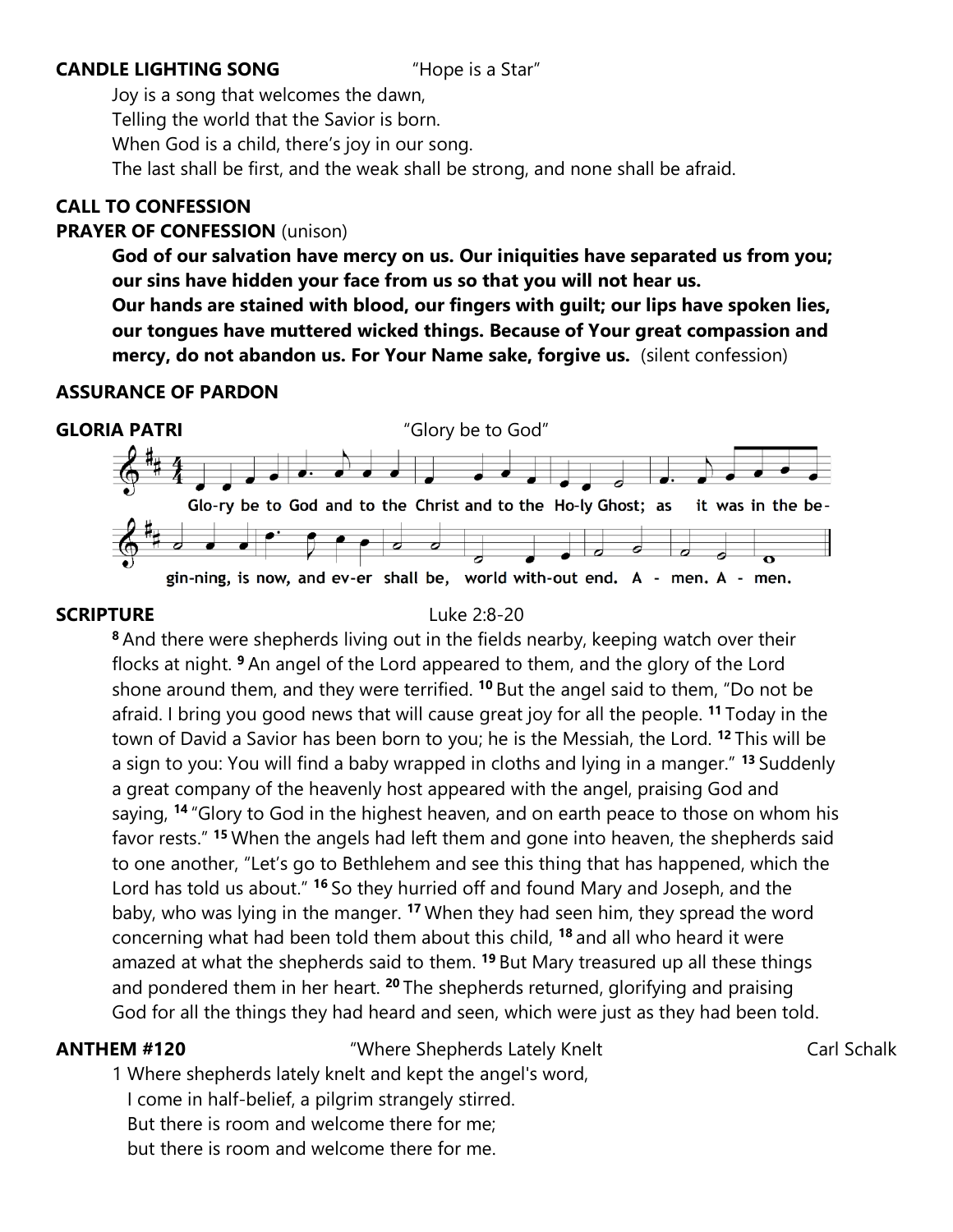- 2 In that unlikely place I find him as they said: sweet, newborn Babe, how frail, and in a manger bed: a still, small voice to cry one day for me; a still, small voice to cry one day for me.
- 3 How should I not have known Isaiah would be there, his prophecies fulfilled? With pounding heart, I stare: a child, a son, the Prince of Peace for me; a child, a son, the Prince of Peace for me.
- 4 Can I, will I forget how Love was born and burned its way into my heart: unasked, unforced, unearned: to die, to live, and not alone for me; to die, to live, and not alone for me.

### **PRAYER FOR ILLUMINATION**

### **SERMON "Joy" The Rev. Anthony Rivera**

## **HYMN** "God Rest You Merry, Gentlemen"

1 God rest you merry, gentlemen, Let nothing you dismay; Remember Christ our Savior Was born on Christmas Day To save us all from Satan's pow'r When we were gone astray.

### Refrain:

 O tidings of comfort and joy, comfort and joy: O tidings of comfort and joy.

2 From God our heav'nly Father A blessed angel came, And unto certain shepherds Brought tidings of the same, How that in Bethlehem was born The Son of God by name. (Refrain)

- 3 "Fear not, then," said the angel, "Let nothing you affright; This day is born a Savior Of Virgin pure and bright, To free all those who trust in him From Satan's pow'r and might." (Refrain)
- 4 Now to the Lord sing praises, All you within this place, And with true love and charity Each other now embrace; This holy tide of Christmas Is filled with heav'nly grace. (Refrain)

### **PRAYERS OF THE PEOPLE & PASTORAL PRAYER THE LORD'S PRAYER**

**Our Father, who art in heaven, hallowed be thy name. Thy kingdom come, thy will be done, on earth as it is in heaven. Give us this day our daily bread; and forgive us our debts, as we forgive our debtors; and lead us not into temptation, but deliver us from evil. For thine is the kingdom, and the power, and the glory forever. Amen.**

**INVITATION TO RECEIVE OUR TITHES & OFFERINGS**

### **PRAYER OF DEDICATION**